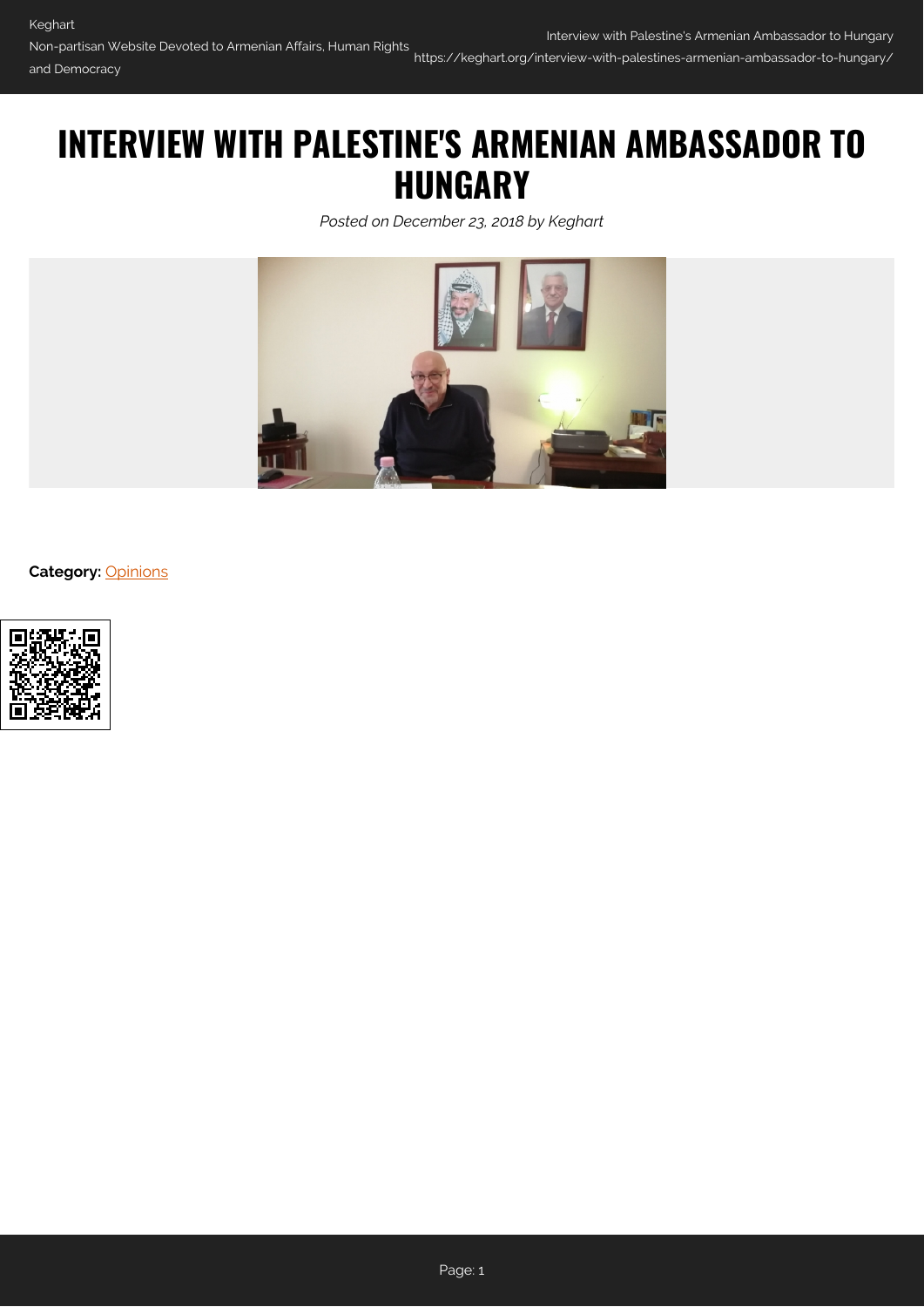## **Hamo Moskofian**, Budapest, 13 December 2018

Prof. Manuel Hassassian's diplomatic career began in 2009 when he was appointed ambassador of Palestine to the United Kingdom where he served for thirteen years. Since September 2018 he has served in the same capacity in Hungary. Freelance journalist Hamo Moskofian forwards his recent interview with the ambassador.

 $\pmb{\times}$ 

# **Q.** *Your Excellency, would you please provide an outline of your mission in Hungary?*

**A.** This is a new post, a new challenge and there are many obstacles to overcome. I have set a political agenda about the process to change the unfavorable public opinion of Palestinians given the context of extremely warm relations between Israel and Hungary. This is exemplified in the friendship of the Prime ministers Victor Urban and Benjamin Netanyahu. My mission here is not only to promote Palestine, but also to mitigate the negative images that are disseminated through Israeli propaganda in this country. I will do whatever it takes to the best of my abilities.

## **Hamo Moskofian**, Budapest, 13 December 2018

Prof. Manuel Hassassian's diplomatic career began in 2009 when he was appointed ambassador of Palestine to the United Kingdom where he served for thirteen years. Since September 2018 he has served in the same capacity in Hungary. Freelance journalist Hamo Moskofian forwards his recent interview with the ambassador.

 $\pmb{\times}$ 

## **Q.** *Your Excellency, would you please provide an outline of your mission in Hungary?*

**A.** This is a new post, a new challenge and there are many obstacles to overcome. I have set a political agenda about the process to change the unfavorable public opinion of Palestinians given the context of extremely warm relations between Israel and Hungary. This is exemplified in the friendship of the Prime ministers Victor Urban and Benjamin Netanyahu. My mission here is not only to promote Palestine, but also to mitigate the negative images that are disseminated through Israeli propaganda in this country. I will do whatever it takes to the best of my abilities.

**Q.** *You were born in an Armenian family in Palestine, in the Holy Land where Armenians have lived for two millennia and they were the first to adopt Christianity as state religion. How do you see your relations with the Palestinian people in this context?*

**A.** This question has been asked many times… How an Armenian serves the state of Palestine! My ethnicity is Armenian and I am proud of it. My birth was in East Jerusalem and I carry in me the genes of two people. I was born in the Old City and went to the Collège des Frères of Jerusalem, unfortunately not to Sts. Tarkmantchats . Then I went to the American University of Beirut, because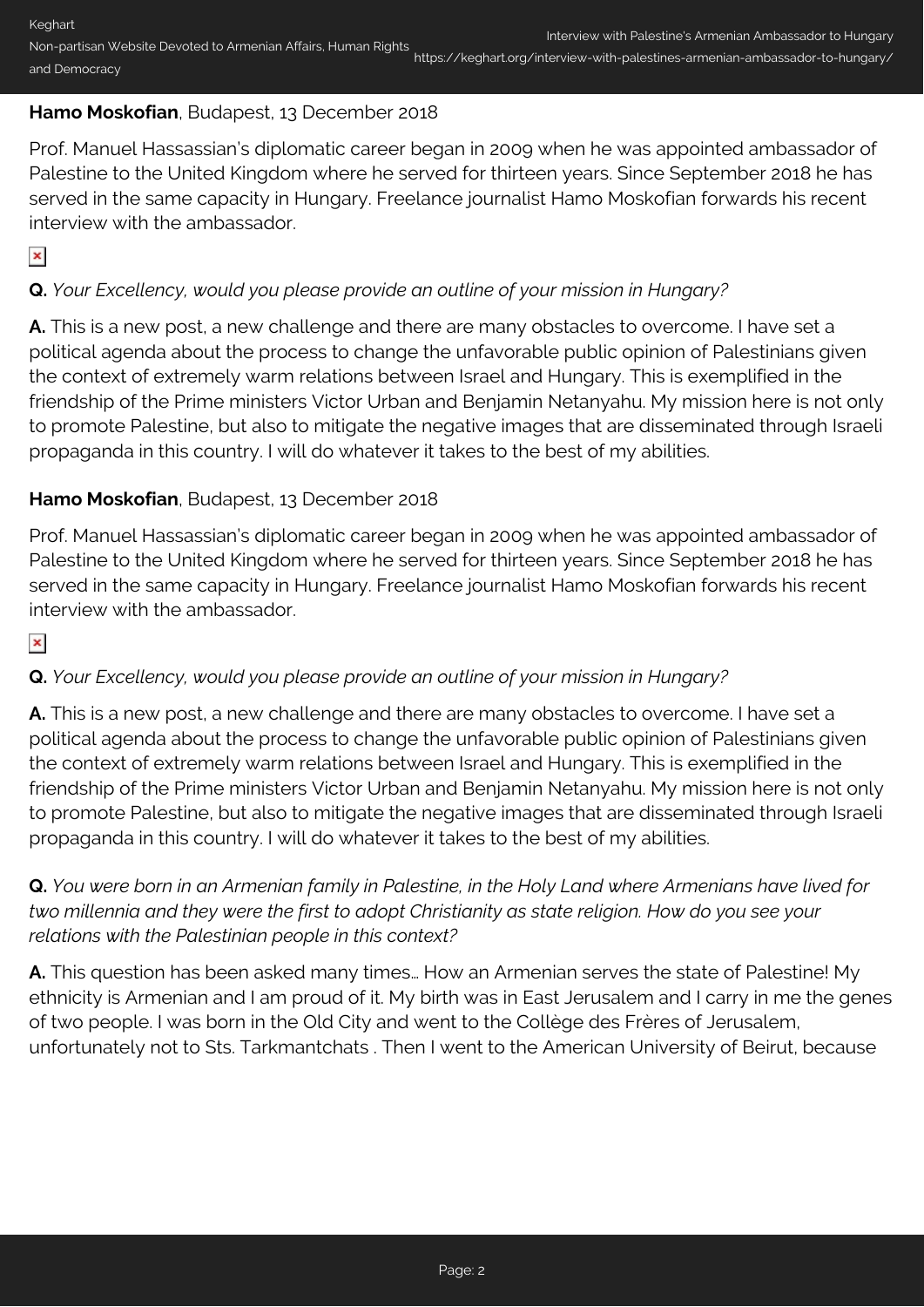Keghart Non-partisan Website Devoted to Armenian Affairs, Human Rights and Democracy

#### of my interest in politics.

#### **Q.** *When did you get involved in the Palestinian movement?*

I realized the agony of the Palestinian people early on. I started to read about the *[Nakba](https://en.wikipedia.org/wiki/1948_Palestinian_exodus)* (Arabic: النكبة, *al-Nakbah*, literally "disaster", "catastrophe", or "cataclysm") and visited the Palestinian refugee camps in Lebanon: [Sabra and Shatila.](https://en.wikipedia.org/wiki/Sabra_and_Shatila_massacre) At the age of nineteen19, while still a student, I began to teach there. I continued my studies in political science, getting my BA, MA, and PhD. My dissertation was about the Armenian National Movement, which I published in three articles. Then I switched to the Palestinian history between 1919 and 1939… I explored the archives at the colonial office and got all kinds of documents, also about the Israelis. At the same time, I managed to get the personal papers of Haj [Mohammed Amin al-Husseini](https://en.wikipedia.org/wiki/Amin_al-Husseini) and [Nashashibi](https://en.wikipedia.org/wiki/Raghib_al-Nashashibi) who were the backbones of the Palestinian movement at that period. It was published in the [«Al-Qabas»](https://en.wikipedia.org/wiki/Al-Qabas) Kuwaiti newspaper as a series of twenty essays. It was later published as a book in Slovakia and distributed all over…

It was during the first "Intifada", in 1988, that I realized that I couldn't continue to be simply a radical Palestinian. I opened up and began communicating with others. I was the first ambassador to be invited to the Hebrew University, to be the dean of the Palestinian University. It was a breakthrough. Subsequently, many professors took the same steps.

#### **Q.** *How were you involved in the peace process and diplomacy?*

**A.** With the first Intifada and then Oslo Peace process, we had so many engagements between the Palestinians and Israelis based on the principle of people-to-people relations. For ten years I was with [Feisal Al-Husseini](http://news.bbc.co.uk/2/hi/middle_east/1361789.stm) who was instrumental in establishing relations between the two peoples. My last interaction with Al-Husseini was in 2001 when I received a note from the U.S. Immigration Department to get my citizenship. Every Palestinian must have a second passport for mobility, for ease of work. Al-Husseini advised me to get it. I did and on my return I was shocked to hear about his death. Al-Husseini was a visionary. On that occasion I had a long television interview with a local channel, speaking about his and his father's [Abd Al-Kader El-Husseini'](https://en.wikipedia.org/wiki/Abd_al-Qadir_al-Husayni)s life, the struggle from the beginning to the present.

On the day of his funeral thousands of Palestinians walked 20 kilometers following his coffin. The Israeli authorities ordered the evacuation of Jerusalem to avoid confrontation with the Palestinians. After [Salaheddin Al-Ayoubi,](https://en.wikipedia.org/wiki/Saladin) Faisal liberated Jerusalem at least for one day!

Following Al-Husseini's death Sharon came to power and closed down the *[Orient House](https://en.wikipedia.org/wiki/Orient_House)* which was the headquarters of Al-Husseini. During that period President Abbas appointed me ambassador to Chile where 45,000 Palestinians live. Because I could not speak Spanish, I refused the post. Then he approached me to go to Italy. Again I refused because I could not speak Italian. My education was British-based. So I became ambassador to the United Kingdom. I was a stranger in London and had no recognition from the British at first. Nobody was aware of the Palestinians. So I decided to use the social media. Finally, in 2012, the British parliament recognized the state of Palestine. The embassy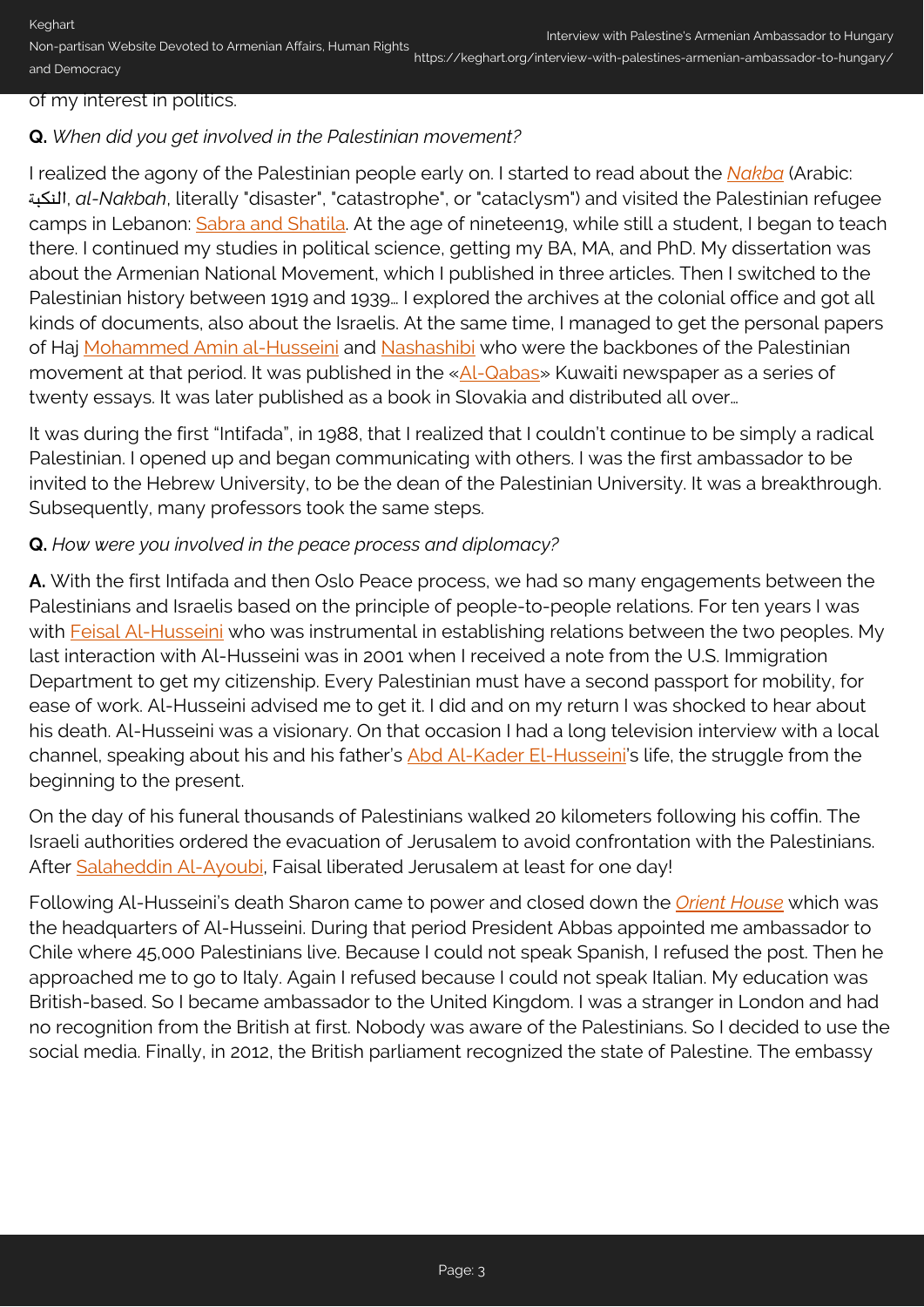was upgraded. Also the re-evaluation of the [Balfour Declaration](https://en.wikipedia.org/wiki/Balfour_Declaration) was put back on the political agenda of the British. I am proud of that. Here, in Hungary, I intend to make some breakthrough.

## **Q.** *The Palestinian Revolution played a notable role in the resurrection of the Armenian national liberation movement in the '70s. Without that help, some assert, our main national claims would have been shelved. Would you like to comment?*

**A.** When I was a university student in Beirut I became aware that Arafat and his commanders had a great role in training the Dashnak, Hunchag, and the A.S.A.L.A. militants. However, they would not join the struggle for the liberation of Palestine, because their ultimate goal was purely national. We had excellent relations with the Shiites, Sunnis and every political party in Lebanon.

Arafat left his marks on the country. Lebanon was a confrontation field at that time. Israel managed to dismantle the PLO in 1982 and the progressive front. I lost friends in AUB and in Lebanon. Arafat had close contacts with the Armenians, as does our President Mahmoud Abbas. Our struggle for independence is similar; we share the same enemy: Turkey.

### *Reportedly Yasser Arafat liked to be called Arafatian. Can you tell how did this come about?*

Feisal Al-Husseini and I went to meet the Armenian [Patriarch Torkom Manougian](https://en.wikipedia.org/wiki/Torkom_Manoogian) of Jerusalem just  $\geq$  before the Camp David meetings. Al-Husseini asked me to know where the Armenians stood

regarding the future of the Armenian Quarter in Jerusalem. The Israelis claimed the Armenian Quarter would be on their side. Therefore, we needed a *firman* (proclamation) issued by the Patriarch. I said: "*Serpazan* (Patriarch), this is the situation... we expect that the Patriarch will write something about this important matter." We managed to get the *firman* which stated that the Armenian Quarter was an integral part of Occupied Jerusalem. [Ehud Barak](https://en.wikipedia.org/wiki/Ehud_Barak) always told that the Armenians were in their "pocket" and they would be in the Jewish sector of West Jerusalem. It was a major accomplishment. Arafat was satisfied.

President Clinton, in his second term, reviewed the Camp David negotiations. He then asked Arafat about the Armenian Quarter. Regarding this matter Arafat gave two interviews to "Haaretz" mentioning my name. Also, while shaking hands with President Clinton he said: "Look, the Armenian Quarter has already passed to us because we and the Armenians are the same. I don't want to tell you how many Armenians work for the national movement. Don't forget that I am Yasser Arafatian". You can't imagine how proud the Armenian community was when it heard Arafat's words.

I also remember my very first quarrel with **[Shimon Peres](https://en.wikipedia.org/wiki/Shimon_Peres)** during an international peace conference in Prague. I criticized heavily the Israeli leadership concerning Palestinians. In the corridors, while drinking coffee, Peres approached me with his bodyguards and said: "Manuel, you are *Ibn Qahbe* (S.O.B.)!" I scolded him telling that it was shameful for a prime minister to speak in that disgusting language. He continued and tried to attack me. I stood up and answered him that he and his state were "*Awlad Qahbe*" and as an Armenian who grew up on the street fights of the Old City of Jerusalem, I was prepared for a fistfight. The Czech guards immediately interfered and Peres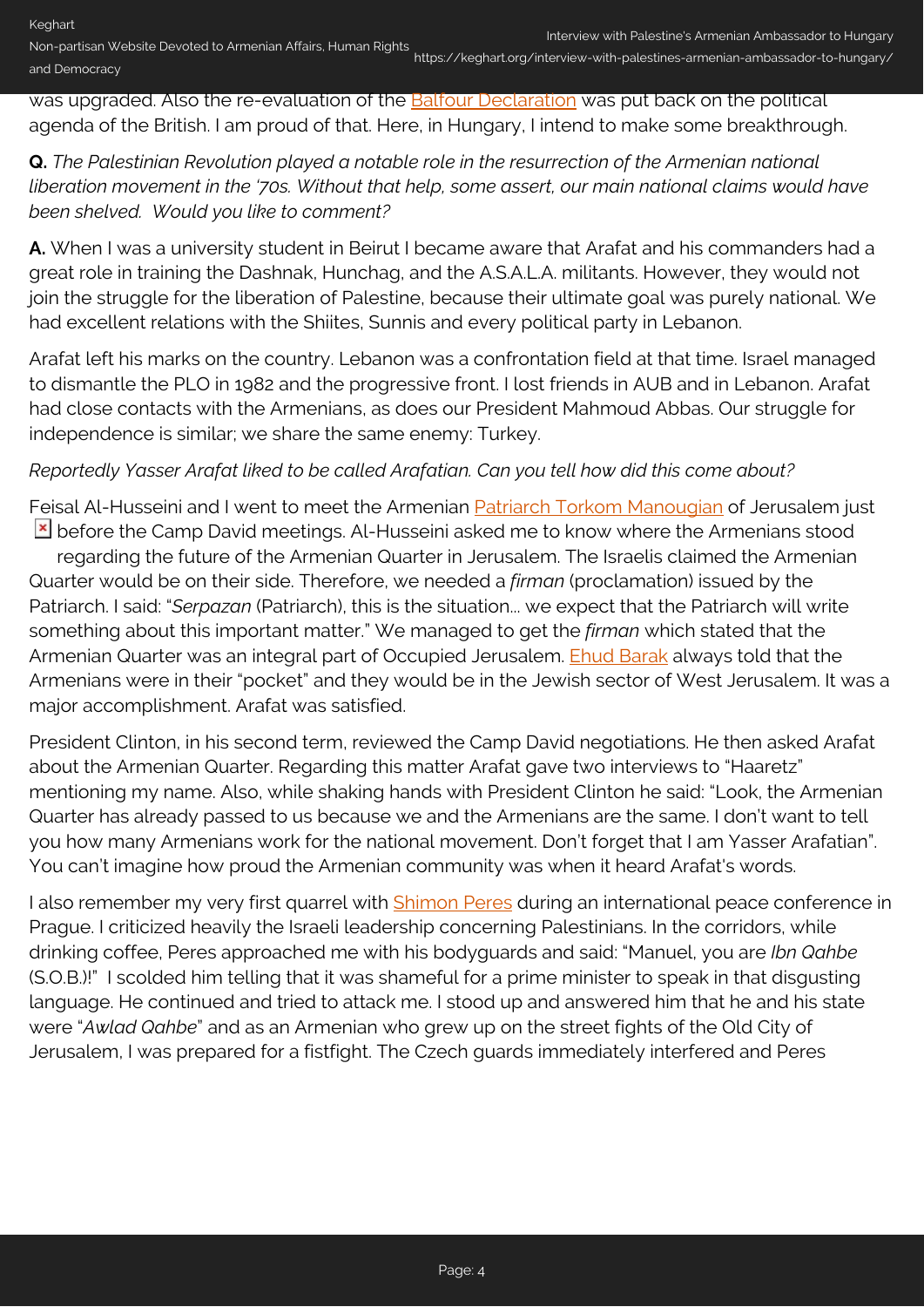https://keghart.org/interview-with-palestines-armenian-ambassador-to-hungary/

departed. On my way back to Jerusalem, I feared the Israelis would arrest me at the airport, but nothing happened. Retaliation came after some time, when an Israeli helicopter attacked my house in Jerusalem with a guided missile… I explained all these to CNN and other mass media, which were my main defensive weapons.